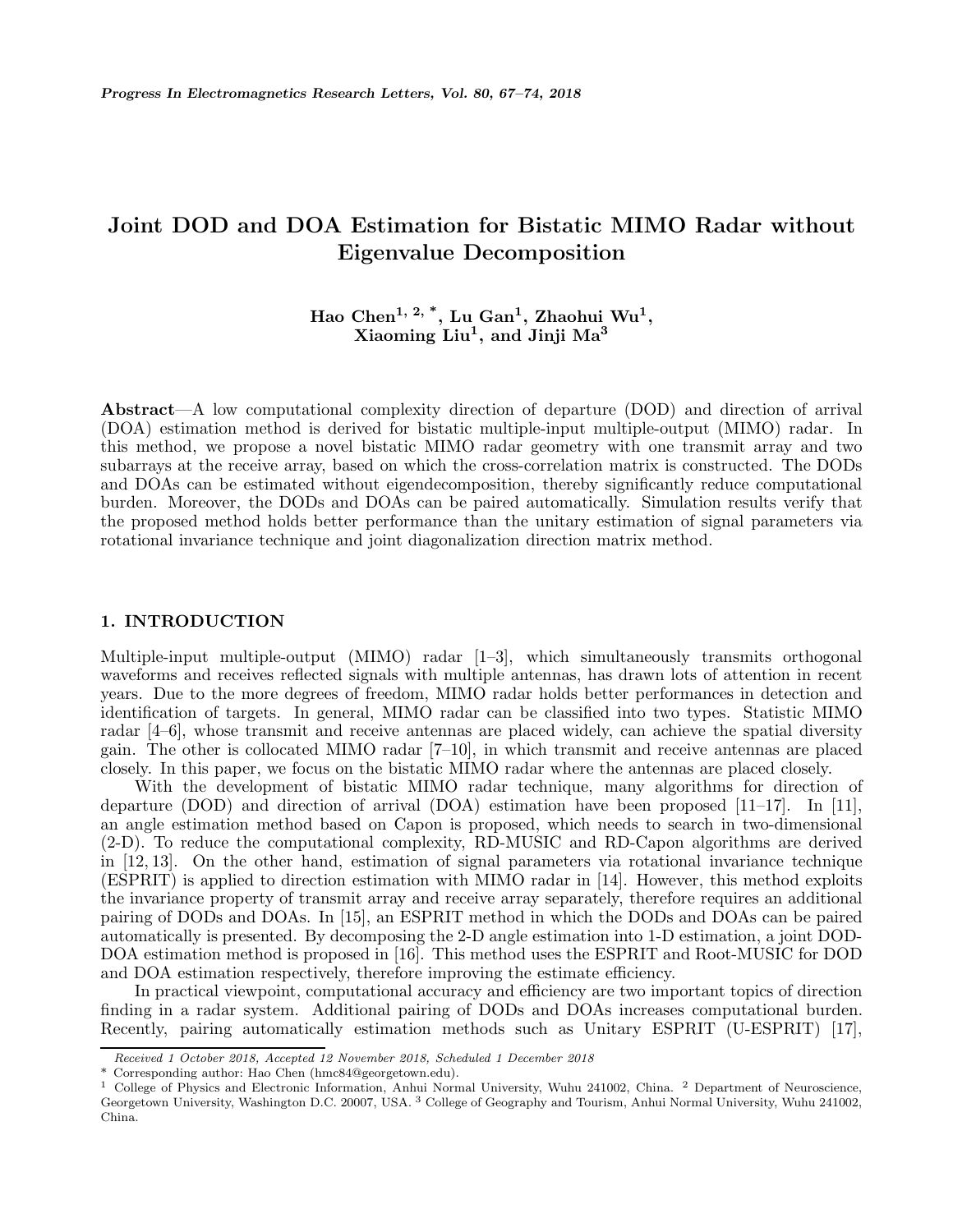beamspace Unitary ESPRIT (B-USPRIT) [18] and joint diagonalization direction matrix (JDDM) [19] are proposed, while complicated eigendecomposition is needed.

It is worth pointing out that most of the traditional subspace-based methods need to perform eigendecompostion. Considering other radar geometries, a computationally efficient cross-correlation based 2-D DOA estimation (CODE) method without eigendecomposition is presented for the L-shaped array in [20]. By constructing a cross-correlation matrix (CCM) between the receiver data of two uniform linear arrays (ULAs), the azimuth and elevation angles are estimated independently. However, this method does not fit for bistatic MIMO radar.

In this paper, we present a pairing automatically DODs and DOAs estimation method for bistatic MIMO radar without eigenvalue decomposition. A novel bistatic MIMO radar geometry is proposed to construct CCM from the received signal vectors of the two receive subarrays. The influence of additive noise is mitigated, and then the DODs are estimated by finding the minima of a cost function. Substituting the estimated DODs into the received signal vectors, a matrix containing the information of steering vector about DOAs is deduced. Finally, by exploiting the rotational invariance property of receive array, the DOAs are estimated. The eigendecomposition is not needed in the proposed algorithm, which can reduce the computational complexity. Additionally, the estimated DODs and DOAs can be paired automatically. Simulation results show that the proposed method holds better estimation performance than the U-ESPRIT and JDDM.

The remainder of this paper is organized as follows: the data model of the bistatic MIMO radar is introduced in Section 2. In Section 3, a novel joint DOD and DOA estimate method for MIMO radar system is proposed. The proposed method is free of eigendecomposition, and the DODs and DOAs can be paired automatically. Simulation results and performance analysis are shown in Section 3.3. Finally, Section 5 concludes the paper.

Notations: The superscripts  $(\cdot)^{-1}$ ,  $(\cdot)^{*}$ ,  $(\cdot)^{H}$ , and  $(\cdot)^{\dagger}$  represent inverse, conjugate, conjugate transpose, and pseudo-inverse, respectively.  $E[\cdot], \otimes, \odot$ , and angle(·) denote the statistical expectation, Kronecker product, Khatri-Rao product, and phase angle operator for complex number. In addition,  $\mathbf{I}_p$ ,  $\mathbf{1}_p$ , and  $\mathbf{0}_p$  denote  $p \times p$  identity matrix, one matrix, and zero matrix.

# **2. SIGNAL MODEL OF BISTATIC MIMO RADAR**

Consider a bistatic MIMO narrowband radar system with  $K$  uncorrelated sources in the far field, as shown in Fig. 1. The transmit array has M elements. The receive array has two subarrays u and v, and both have N elements. All of the arrays are ULAs, and the spacing between the adjacent elements is half-wavelength. Assume that the system simultaneously transmits M orthogonal waveforms, and the DOD and DOA of the kth target are  $\theta_k$  and  $\varphi_k$  ( $k = 1, 2, \dots, K$ ).

The output vectors after matched filters at the subarrays  $u$  and  $v$  with  $l$ th snapshot can be expressed



**Figure 1.** Geometry of bistatic MIMO radar.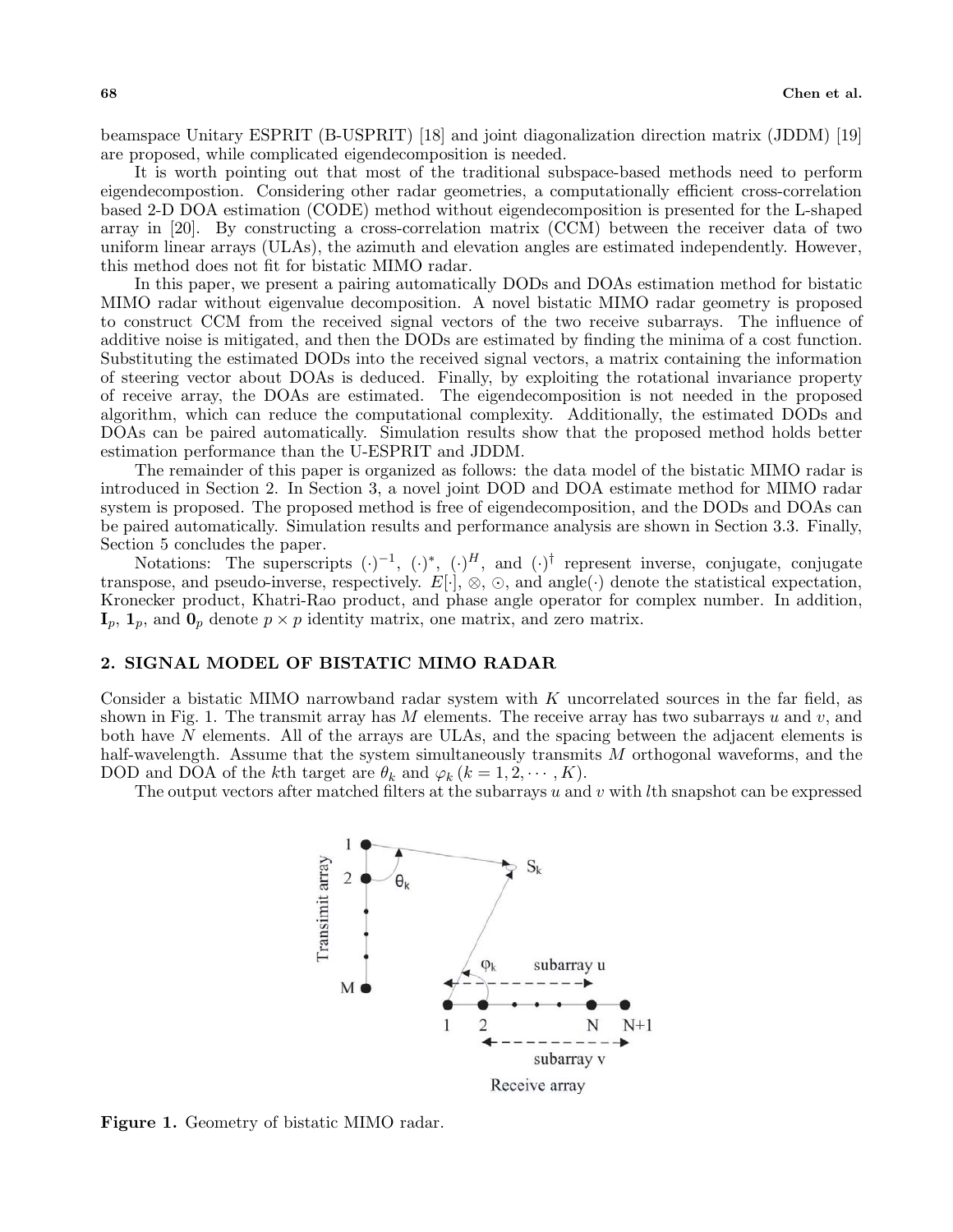#### **Progress In Electromagnetics Research Letters, Vol. 80, 2018 69**

as

$$
\mathbf{x}(l) = [\mathbf{u}(\varphi_1) \otimes \mathbf{a}(\theta_1), \cdots, \mathbf{u}(\varphi_K) \otimes \mathbf{a}(\theta_K)] \mathbf{s}(l) + \mathbf{z}_x(l)
$$
(1)

$$
\mathbf{y}(l) = [\mathbf{v}(\varphi_1) \otimes \mathbf{a}(\theta_1), \cdots, \mathbf{v}(\varphi_K) \otimes \mathbf{a}(\theta_K)] \mathbf{s}(l) + \mathbf{z}_y(l)
$$
(2)

 $\mathbf{u}(\varphi_k) = \left[1, e^{j\pi \cos \varphi_k}, \cdots, e^{j(N-1)\pi \cos \varphi_k} \right]^T$  and  $\mathbf{v}(\varphi_k) = \left[e^{j\pi \cos \varphi_k}, \cdots, e^{jN\pi \cos \varphi_k} \right]^T$  are the receive steering vectors of subarrays u and v, and  $\mathbf{a}(\theta_k) = \left[1, e^{j\pi \cos \theta_k}, \cdots, e^{j(M-1)\pi \cos \theta_k}\right]^T$  is the transmit steering vector. The  $\mathbf{s}(l)=[\mathbf{s}_1(l), \mathbf{s}_2(l), \cdots, \mathbf{s}_K(l)]^T$ , and  $\mathbf{s}_k(l) = \rho_k e^{j2\pi f_k l}$  with  $\rho_k$  being the reflected coefficient and  $f_k$  Doppler frequency of the target.  $\mathbf{z}_x(l)$  and  $\mathbf{z}_y(l)$  are zero mean additive white Gaussian noises with variance  $\sigma^2$ .

Define  $\mathbf{U} = [\mathbf{u}(\varphi_1), \mathbf{u}(\varphi_2), \cdots, \mathbf{u}(\varphi_K)] \in \mathbb{C}^{N \times K}, \ \mathbf{V} = [\mathbf{v}(\varphi_1), \mathbf{v}(\varphi_2), \cdots, \mathbf{v}(\varphi_K)] \in \mathbb{C}^{N \times K},$  and  $\mathbf{A} = [\mathbf{a}(\theta_1), \mathbf{a}(\theta_2), \cdots, \mathbf{a}(\theta_K)] \in \mathbb{C}^{M \times K}$ . For L snapshots, Eqs. (1) and (2) can be rewritten as

$$
\mathbf{X} = (\mathbf{U} \odot \mathbf{A}) \mathbf{S} + \mathbf{Z}_X \tag{3}
$$

$$
\mathbf{Y} = (\mathbf{V} \odot \mathbf{A})\mathbf{S} + \mathbf{Z}_Y \tag{4}
$$

where

$$
\mathbf{X} = [\mathbf{x}(1), \mathbf{x}(2), \cdots, \mathbf{x}(L)] \in \mathbb{C}^{NM \times L}
$$
\n
$$
\mathbf{Y} = [\mathbf{y}(1), \mathbf{y}(2), \cdots, \mathbf{y}(L)] \in \mathbb{C}^{NM \times L}
$$
\n
$$
\mathbf{S} = [\mathbf{s}(1), \mathbf{s}(2), \cdots, \mathbf{s}(L)] \in \mathbb{C}^{K \times L}
$$
\n
$$
\mathbf{Z}_X = [\mathbf{z}_x(1), \mathbf{z}_x(2), \cdots, \mathbf{z}_x(L)] \in \mathbb{C}^{NM \times L}
$$
\n
$$
\mathbf{Z}_Y = [\mathbf{z}_y(1), \mathbf{z}_y(2), \cdots, \mathbf{z}_y(L)] \in \mathbb{C}^{NM \times L}.
$$
\n(5)

According to the geometry of MIMO radar as illustrated in Fig. 1, we can obtain

$$
\mathbf{V} = \mathbf{U}\mathbf{\Phi}_r \tag{6}
$$

where  $\mathbf{\Phi}_r = \text{diag} \left[ e^{j\pi \cos \varphi_1}, e^{j\pi \cos \varphi_2}, \cdots, e^{j\pi \cos \varphi_K} \right]$ .

# **3. PROPOSED ALGORITHM FOR JOINT DOD AND DOA ESTIMATION**

### **3.1. Estimation of DODs**

To construct the CCM from the received signals, we rewrite Eqs. (1) and (2) as

$$
\mathbf{x}(l) = [\mathbf{x}_1, \mathbf{x}_2, \cdots, \mathbf{x}_N]^T
$$
\n(7)

$$
\mathbf{y}(l) = [\mathbf{y}_1, \mathbf{y}_2, \cdots, \mathbf{y}_N]^T
$$
\n(8)

where  $\mathbf{x}_n \in \mathbb{C}^{1 \times M}$  and  $\mathbf{y}_n \in \mathbb{C}^{1 \times M}$ ,  $n = 1, 2, \cdots, N$ . Then, the CCM about  $\mathbf{x}_n$  and  $\mathbf{y}_n$  can be constructed by

$$
\mathbf{R}_n^{(1)} = E\left\{ \mathbf{x}_n \mathbf{y}_n^H \right\} = u_n(\varphi) \mathbf{A} \mathbf{R}_S(v_n(\varphi) \mathbf{A})^H
$$
\n(9)

where  $\mathbf{R}_S = (1/L)\mathbf{SS}^H$  and  $v_n = e^{jn\pi \cos \varphi}$ . Define vector  $\bar{\mathbf{y}}$  in backward way with **y** as

$$
\overline{\mathbf{y}}(l) = [\overline{\mathbf{y}}_1, \overline{\mathbf{y}}_2, \cdots, \overline{\mathbf{y}}_N]^T = [\mathbf{y}_N, \cdots, \mathbf{y}_2, \mathbf{y}_1]^H = \mathbf{J}_{MN} \mathbf{y}(l)^*
$$
(10)

where  $\bar{\mathbf{y}}_n = \left[ \mathbf{y}_{(N-n)M+1}^*, \mathbf{y}_{(N-n)M+2}^*, \cdots, \mathbf{y}_{(N-n+1)M}^* \right]$  $\left| \begin{array}{c} T \end{array} \right|$  and  $\mathbf{J}_{MN} \in \mathbb{C}^{MN \times MN}$  is a counter-identity matrix. In the same way, we can get another CCM from matrices  $\mathbf{x}_n$  and  $\bar{\mathbf{y}}_n$  as

$$
\mathbf{R}_n^{(2)} = E\left\{ \mathbf{x}_n \bar{\mathbf{y}}_n^H \right\} = u_n(\varphi) \mathbf{A} \mathbf{D}_{\varphi}^{-(N-1)} \mathbf{R}_S^*(v_n(\varphi) \mathbf{A})^H
$$
(11)

where  $\mathbf{D}_{\varphi} = \text{diag} (e^{j\pi \cos \varphi_1}, e^{j\pi \cos \varphi_2}, \cdots, e^{j\pi \cos \varphi_K}).$  By combining the above two CCMs, we form an extended matrix  $\mathbf{R}_{xy}$  as Eq. (12).

$$
\mathbf{R}_{xy} = \left[ \mathbf{R}_{1}^{(1)}, \mathbf{R}_{1}^{(2)}, \mathbf{R}_{2}^{(1)}, \mathbf{R}_{2}^{(2)}, \cdots, \mathbf{R}_{N}^{(1)}, \mathbf{R}_{N}^{(2)} \right]
$$
\n
$$
= \mathbf{a}(\theta) \left\{ u_{1}(\varphi) \mathbf{R}_{S}(v_{1}(\varphi) \mathbf{a}(\theta))^{H}, u_{1}(\varphi) \mathbf{D}_{\varphi}^{-(N-1)} \mathbf{R}_{S}^{*}(v_{1}(\varphi) \mathbf{a}(\theta))^{H}, \cdots, u_{N}(\varphi) \mathbf{R}_{S}(v_{N}(\varphi) \mathbf{a}(\theta))^{H}, u_{N}(\varphi) \mathbf{D}_{\varphi}^{-(N-1)} \mathbf{R}_{S}^{*}(v_{N}(\varphi) \mathbf{a}(\theta))^{H} \right\}
$$
\n(12)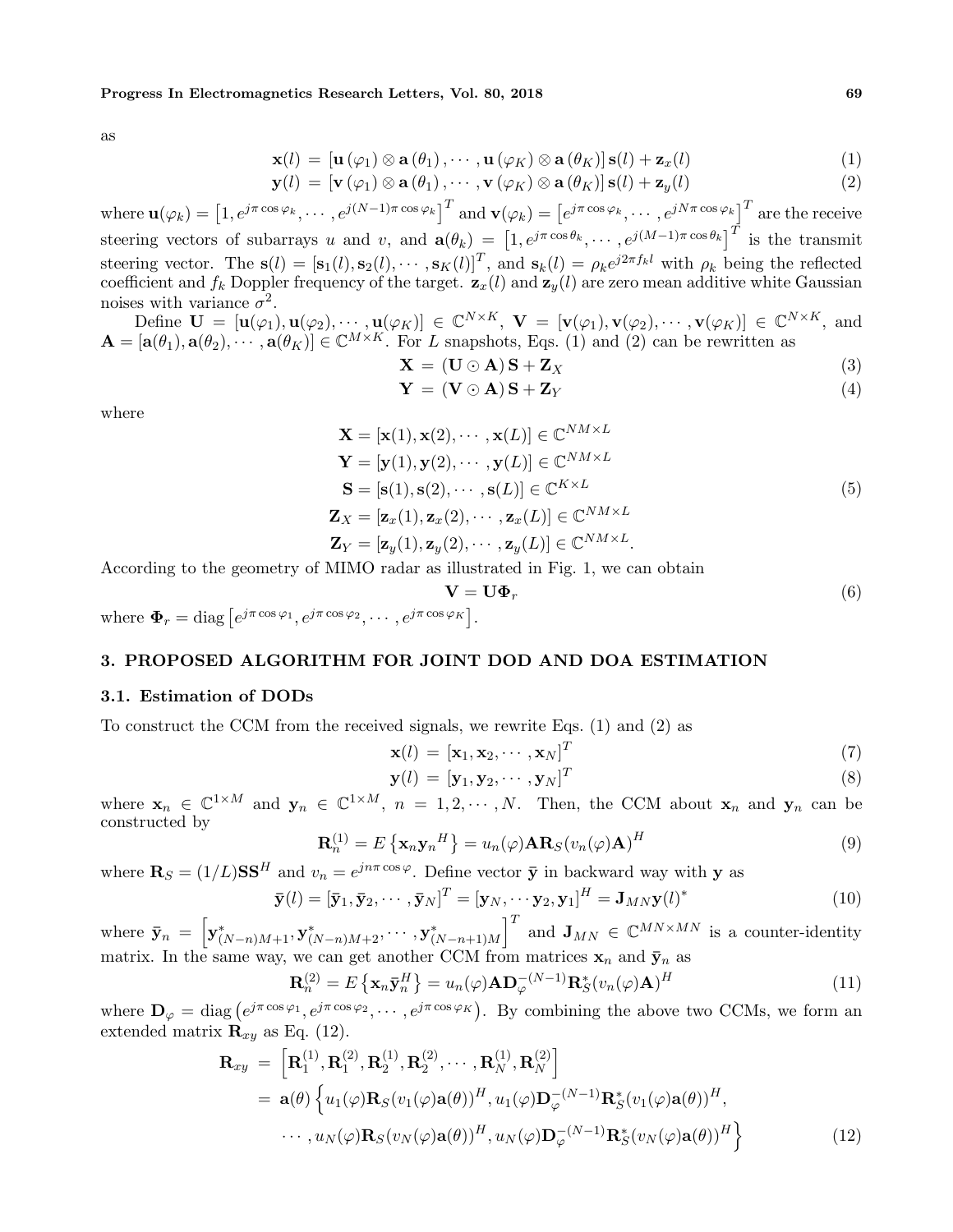Assuming  $K < M$ , we partition the transmit matrix **A** into two submatrices as

$$
\mathbf{A} = \left[ \begin{array}{c} \mathbf{a}_1(\theta) \\ \mathbf{a}_2(\theta) \end{array} \right] \begin{array}{c} \frac{1}{2}K \\ \frac{1}{2}M - K \end{array} \tag{13}
$$

where  $\mathbf{a}_1(\theta) \in \mathbb{C}^{K \times K}$  and  $\mathbf{a}_2(\theta) \in (M-K) \times K$  select the first K and last  $M - K$  rows of **A**. It was shown in [21] that there is a linear operator  $P_c^H$  between  $\mathbf{a}_1(\theta)$  and  $\mathbf{a}_2(\theta)$ 

$$
\mathbf{a}_2(\theta) = \mathbf{P}_c^H \mathbf{a}_1(\theta). \tag{14}
$$

Similarly, the CCM  $\mathbf{R}_{xy}$  can also be partitioned into two submatrices as

$$
\mathbf{R}_{xy} = \left[ \begin{array}{c} \mathbf{R}_{xy1} \\ \mathbf{R}_{xy2} \end{array} \right] \begin{array}{c} \}K \\ \}M - K \end{array} \tag{15}
$$

where  $\mathbf{R}_{xy1}$  and  $\mathbf{R}_{xy2}$  represent the first K and last  $M - K$  rows of  $\mathbf{R}_{xy}$ . Therefore, the linear operator  $P_c$  in Eq. (14) can be obtained by [22]

$$
\mathbf{P}_c = \left(\mathbf{a}_1^H(\theta)\right)^{-1} \mathbf{a}_2^H(\theta) = \left(\mathbf{R}_{xy1}\mathbf{R}_{xy1}^H\right)^{-1} \mathbf{R}_{xy1}\mathbf{R}_{xy2}^H.
$$
 (16)

Define  $\mathbf{Q}_c = [\mathbf{P}_c, -\mathbf{I}_{M-K}]^T$  and  $\Gamma_c = \mathbf{Q}_c(\mathbf{Q}_c^H \mathbf{Q}_c)^{-1} \mathbf{Q}_c^H$ , the DODs can be estimated by minimizing the cost function  $\overline{C}$  $\overline{C}$  $\overline{C}$ 

$$
\mathbf{f}(\hat{\theta}_k) = \mathbf{a}^H(\hat{\theta}_k) \Gamma_c \mathbf{a}(\hat{\theta}_k).
$$
 (17)

#### **3.2. Estimation of DOAs**

In order to extract the information matrix about receive steering vectors from **X** in Eq. (3), we define a selection matrix

$$
\mathbf{J}_0 = \mathbf{I}_N \otimes \left(\mathbf{a}(\widehat{\theta}_k)\right)^*.
$$
 (18)

Then, the receive steering vectors can be further extracted by

$$
\mathbf{b}_{k} = \mathbf{J}_{0}\mathbf{X} - \sigma^{2}\mathbf{J}_{0}\mathbf{1}_{MN\times L} = \mathbf{u}\left(\varphi_{k}\right)\mathbf{s}_{k} \tag{19}
$$

where  $\mathbf{s}_k = [\mathbf{s}_k(1), \mathbf{s}_k(2), \cdots, \mathbf{s}_k(L)]$ , and the noise covariance  $\sigma^2$  can be obtained from the receiver when there is no input signal. By doing so, the influences from additive noise and transmit array are eliminated. In Eq. (19), there are only information about the receive steering vectors and transmitting signals. Furthermore, we denotes the covariance matrix of  $\mathbf{b}_k$  as

$$
\mathbf{R}_{k} = E\left\{\mathbf{b}_{k}\mathbf{b}_{k}^{H}\right\} = \mathbf{u}\left(\varphi_{k}\right)\mathbf{R}_{s}^{k}\mathbf{u}^{H}\left(\varphi_{k}\right)
$$
\n(20)

where  $\mathbf{R}_s^k = (1/L)\mathbf{s}_k \mathbf{s}_k^H$ .

Here, the block matrix is used for estimating the DOAs. Assume that  $\mathbf{u}^H(\varphi_k)$  is partitioned into three parts as  $\mathbf{u}^H(\varphi_k) = \left[\mathbf{u}_1^H(\varphi_k) \mathbf{u}_2^H(\varphi_k) \mathbf{u}_3^H(\varphi_k)\right]$ , where  $\mathbf{u}_1^H(\varphi_k) \in \mathbb{C}^{K \times K}$ ,  $\mathbf{u}_2^H(\varphi_k) \in \mathbb{C}^{K \times K}$ , and  $\mathbf{u}_3^H(\varphi_k) \in \mathbb{C}^{(N-1-2K)\times K}$ . Then, we partition  $\mathbf{R}_k$  as

$$
\mathbf{R}_k = \begin{bmatrix} \frac{\ast}{\mathbf{R}_k^{21}} & \frac{\ast}{\mathbf{R}_k^{22}} & \frac{\ast}{\mathbf{R}_k^{32}} \\ \mathbf{R}_k^{31} & \mathbf{R}_k^{32} & \frac{\ast}{\mathbf{R}_k^{32}} \end{bmatrix}
$$
(21)

where  $\mathbf{R}_k^{21}$  and  $\mathbf{R}_k^{12} \in \mathbb{C}^{K \times K}$ ,  $\mathbf{R}_k^{31}$  and  $\mathbf{R}_k^{32} \in \mathbb{C}^{(N-1-2K)\times K}$ , and  $[\underline{\ast}]$  is other part of  $\mathbf{R}_k$ . According to [23], we have

$$
\Psi_1 = \mathbf{R}_k^{32} \big( \mathbf{R}_k^{21} \big)^{-H} = \mathbf{u}_3 \left( \varphi_k \right) \mathbf{u}_1^{-1} \left( \varphi_k \right) \tag{22}
$$

$$
\mathbf{\Psi_2} = \mathbf{R}_k^{31} \left( \mathbf{R}_k^{12} \right)^{-H} = \mathbf{u}_3 \left( \varphi_k \right) \mathbf{u}_2^{-1} \left( \varphi_k \right). \tag{23}
$$

Define matrices **O** and **P** as

$$
\mathbf{O} = \left[ \begin{array}{c} \Psi_1 \left( 1 : N - 2 - 2K, K \right) \\ \Psi_2 \left( 1 : N - 2 - 2K, K \right) \end{array} \right] \tag{24}
$$

$$
\mathbf{P} = \left[ \begin{array}{c} \mathbf{\Psi}_1 \left( 2: N - 1 - 2K, K \right) \\ \mathbf{\Psi}_2 \left( 2: N - 1 - 2K, K \right) \end{array} \right]. \tag{25}
$$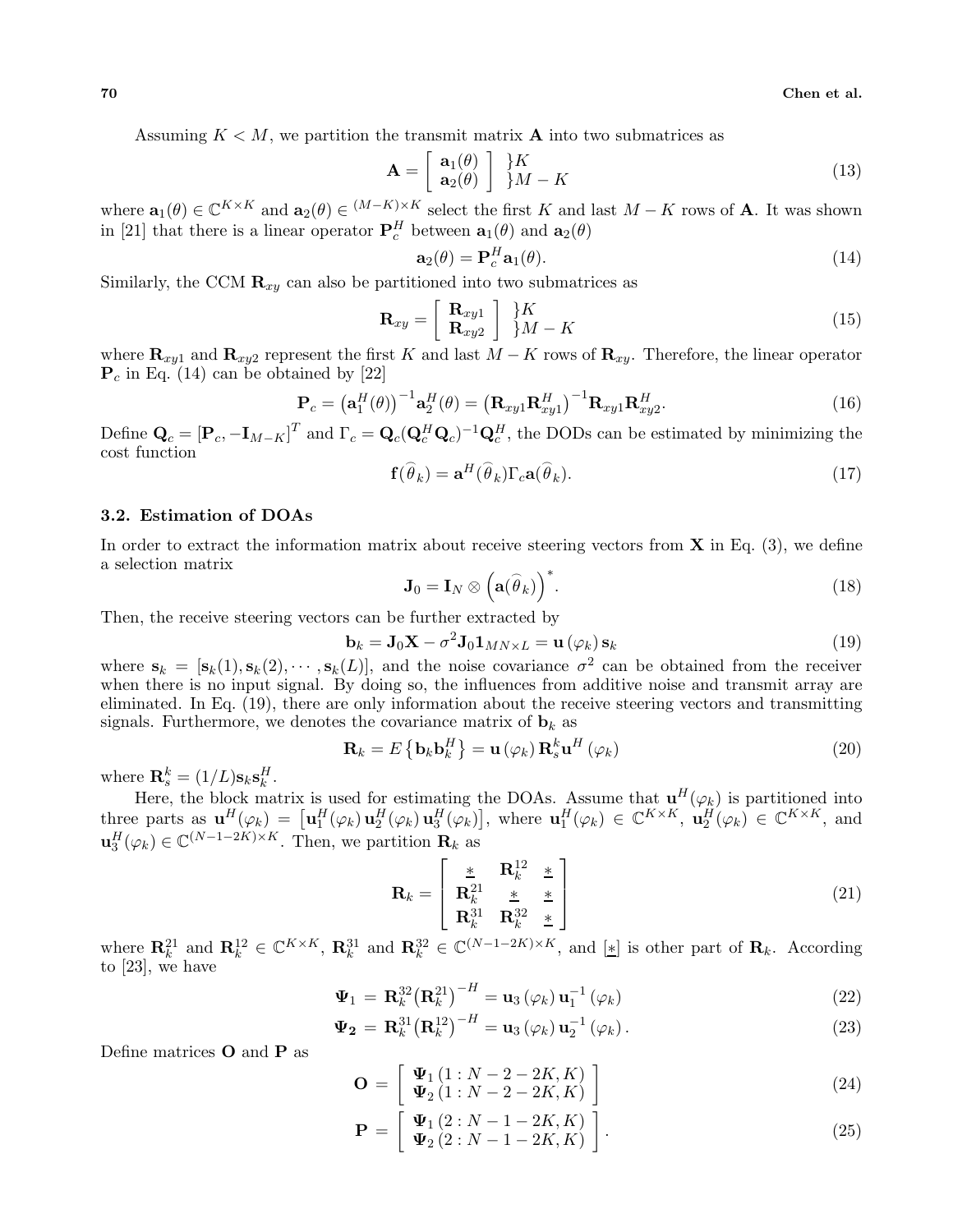where the notation  $\mathbf{G}(a : b, :)$  is a Matlab expression which denotes a submatrix consisting of the ath to the bth row of matrix **G**. According to the relationship between **O** and **P**, the matrix  $D_{\varphi}$  in Eq. (11) can be obtained by calculating the eigenvalue matrix of  $O^{\dagger}P$ . Then the DOAs can be obtained by

$$
\widehat{\varphi}_k = \arccos\left(\frac{\text{angle}(\Phi_k)}{\pi}\right). \tag{26}
$$

where  $\Phi_k$  denotes the k<sup>th</sup> eigenvalue of  $O^{\dagger}$ **P**.

Additional pairing match is not needed in the proposed method because the DOAs are deduced from DODs. A simple summary of the proposed method is as below.

- (1) Construct two CCMs with Eqs. (9) and (11). The matrix  $\mathbf{R}_{xy}$  can be obtained from Eq. (12).
- (2) Partition the matrix  $\mathbf{R}_{xy}$  to estimate  $\Gamma_c$ .
- (3) Estimate the DODs  $\theta_k$  by minimizing the cost function in Eq. (17).
- (4) Extract the receive steering vectors by Eq. (19) to construct the CCM with Eq. (20).
- (5) Partition matrix  $\mathbf{R}_k$  with Eq. (21).
- (6) Obtain the estimation of DOAs with Eq. (26).

*Remark*: As mentioned above, the DODs and DOAs are estimated by different methods to ensure the superior accuracy and efficiency. Therefore, the estimation performances are not identical, and the DOD estimation performance is better than DOA. However, if the geometry of bistatic MIMO radar has two transmit subarrays and one receive array, the estimation performance will be reversed. This is suitable for some specific applications.

#### **3.3. Performance Analysis**

In the proposed method, the eigendecomposition and additional pairing match are not needed. The main computation complexity is estimating the CCM in Eqs.  $(9)$ ,  $(11)$  and  $(20)$ , and calculates the orthogonal projector in Eq. (16). Assuming  $M, N \gg K$ , the main computation flops is about  $2LM^2N + KLN^2 + 16M^3$ . On the other hand, in U-ESPRIT [17] and JDDM method [19], the main computational complexity is about  $4LM^2N^2 + (MN)^3$  and  $LM^2N^2 + (MN)^3$ . Therefore, compared with the U-ESPRIT method and JDDM method, which need to implement eigendecomposition, the proposed method has a lower computational burden.

The advantages of the proposed method are summarized as follows.

- (1) The estimation algorithm holds superior accuracy, because the influence of additive noise is mitigated by the two CCMs.
- (2) The proposed algorithm is free of eigendecompsition. The main computational load lies in the constructing of the three CCMs, therefore has a low complexity.
- (3) The estimate DODs and DOAs can be paired automatically in the algorithm.

### **4. SIMULATION RESULTS**

This section describes the simulation results of the proposed method in comparison with the U-ESPRIT, JDDM, and the Cramer-Rao low bound (CRLB) [24]. The CRLB is a low bound for parameter estimation error, which is usually used to measure the performance of estimation method. In the simulations, suppose that the transmit array and receive array are both have 8 elements and that three noncoherent targets are located at angles  $(\theta_1, \varphi_1) = (80^\circ, 70^\circ), (\theta_2, \varphi_2) = (60^\circ, 50^\circ),$  and  $(\theta_3, \varphi_3) = (50^\circ, 40^\circ)$ , respectively. The angle estimate performance is measured by root mean square error (RMSE) as

$$
\text{RMSE} = \sqrt{\frac{1}{KT} \sum_{t=1}^{T} \sum_{k=1}^{K} \left( \left( \widehat{\theta}_{kt} - \theta_{k} \right)^{2} + \left( \widehat{\varphi}_{kt} - \varphi_{k} \right)^{2} \right)}
$$
(27)

where  $\hat{\theta}_{kt}$  and  $\hat{\varphi}_{kt}$  are the estimate of DOD and DOA in the tth Monte Carlo trial, and  $T = 500$  is the number of Monte Carlo trials.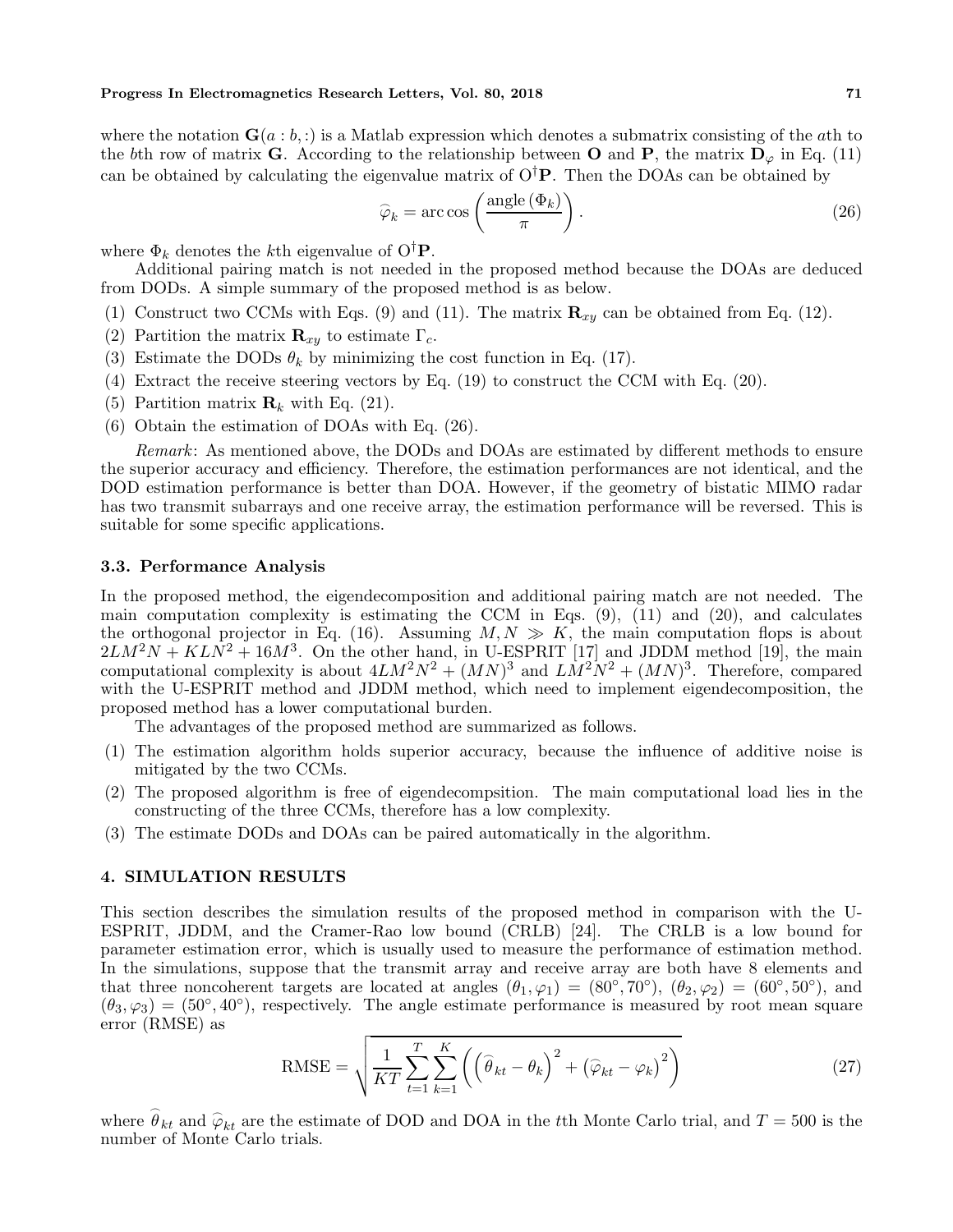In the first test, the performance of pairing automatically between DODs and DOAs is investigated. Fig. 2 provides the estimation result of the three targets for 500 Monte Carlo trials. The SNR is 10 dB, and number of snapshots is 256. It is shown that the DODs and DOAs can be observed clearly and paired automatically.



**Figure 2.** Scatter plots of proposed method.

In the second test, the performances of U-ESPRIT, JDDM, and proposed methods are further compared. Fig. 3 illustrates the estimation performance versus the SNR with  $L = 50$ . It is indicated that the estimation performance of the proposed method is observed to outperform the U-ESPRIT and JDDM methods, and the performances of the above two methods are close at high SNR.



**Figure 3.** RMSE versus SNR with  $L = 50$ .

**Figure 4.** RMSE versus snapshots.

To see more clearly about the proposed algorithm, the estimation performance versus the snapshots is depicted in Fig. 4 with  $SNR = 5$  dB. The number of snapshots vary from 50 to 350. We can observe that the estimation performances are better with the increase of snapshots, and the proposed method is superior to other two methods.

In the fourth test, the estimation performance versus the number of array elements is investigated. The SNR is fixed at 5 dB, and the number of snapshots is  $L = 50$ . The number of array elements varies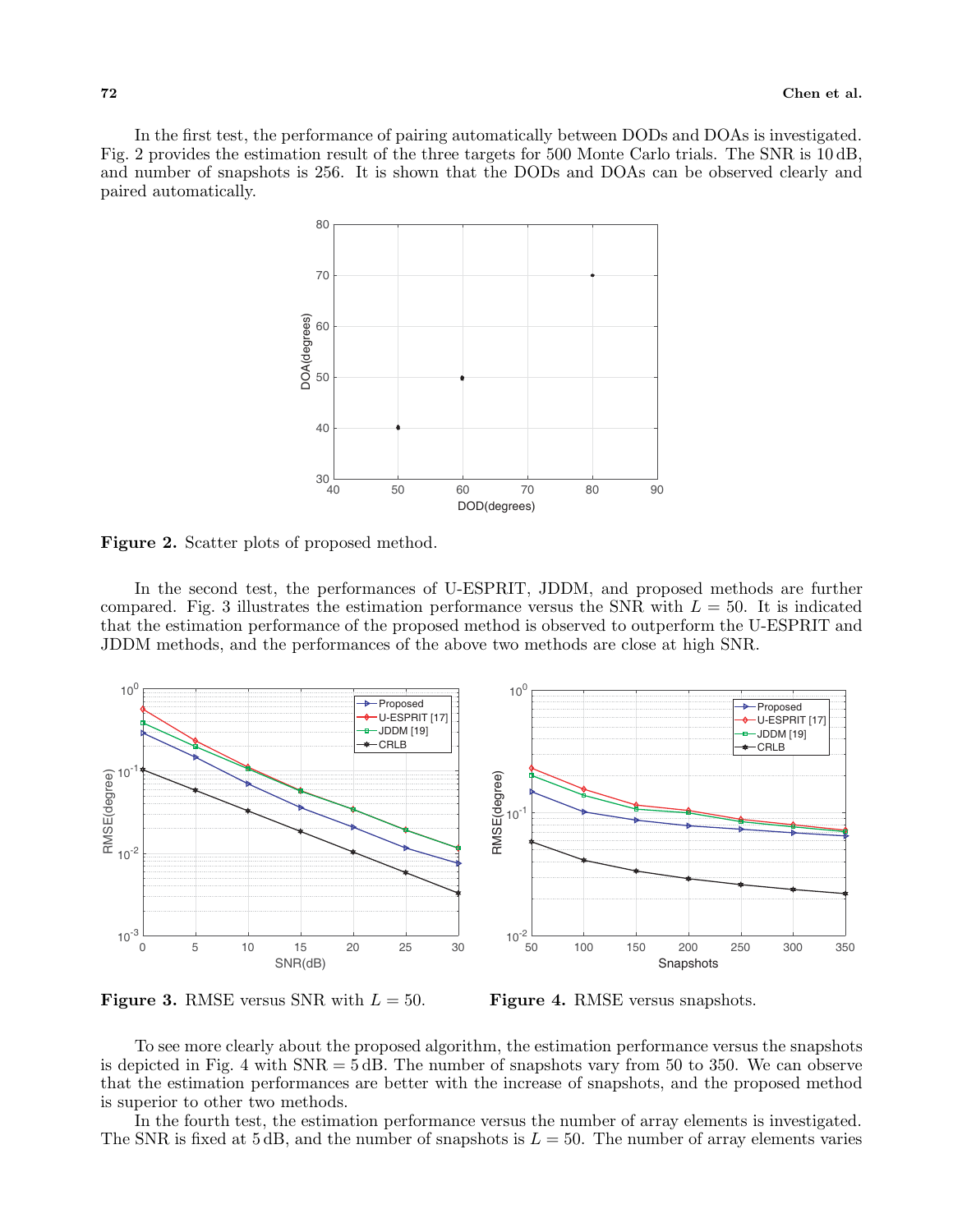

**Figure 5.** RMSE versus the elements number.

**Figure 6.** Run time versus the elements number.

from 8 to 20 with  $M = N$ . As shown in Fig. 5, we can obtain that the performance of the proposed method is improving with increasing of the number of array elements.

At last, we verify the efficiency of the proposed method by comparing the simulation times with the U-ESPRIT and JDDM. The SNR is fixed at 10 dB, and the number of snapshots is  $L = 50$ . The simulation times versus the number of sensor are depicted in Fig. 6. We use a PC with  $Intel(R)$ Core(TM) i5-4440 CPU @ 3.10 GHz and 8G RAM. The test is implemented in MATLAB, and the results are averaged over 500 runs. In contrast to the other two methods, the proposed method is computational efficient because it is free of eigendecomposition.

# **5. CONCLUSION**

A low computational burden DOD and DOA estimation method for bistatic MIMO radar has been presented in this paper. In order to construct the CCM from the received data vectors, we propose a novel bistatic MIMO radar geometry, in which two subarrays are placed at the receive array. The proposed method is free of eigendecomposition and additional pairing match, which can reduce the computational load. Simulation results demonstrate that the proposed method has better performance than the U-ESPRIT and JDDM method, and the estimate angles can be paired automatically.

# **ACKNOWLEDGMENT**

This work was supported in part by China Scholarship Council, the National Natural Science Foundation of China (Nos. 41671352 and 61871003), the Natural Science Foundation of Anhui province, China (No. 1708085QF133), and the Natural Science Program of Universities in Anhui Province (No. KJ2017A329).

# **REFERENCES**

- 1. Bliss, D. W. and K. W. Forsythe, "Multiple-input multiple-output (MIMO) radar and imaging: Degrees of freedom and resolution," *Proceedings of the 37th Asilomar Conference on Signals, Systems and Computers*, 54–59, 2003.
- 2. Fishler, E., A. Haimovich, R. Blum, D. Chizhik, L. Cimini, and R. Valenzuela, "MIMO radar: An idea whose time has come," *Proceedings of IEEE Radar Conference*, 71–78, 2004.
- 3. Li, J., P. Stoica, L. Z. Xu, and W. Roberts, "On parameter identifiability of MIMO radar," *IEEE Signal Processing Letters*, Vol. 14, 968–971, 2007.